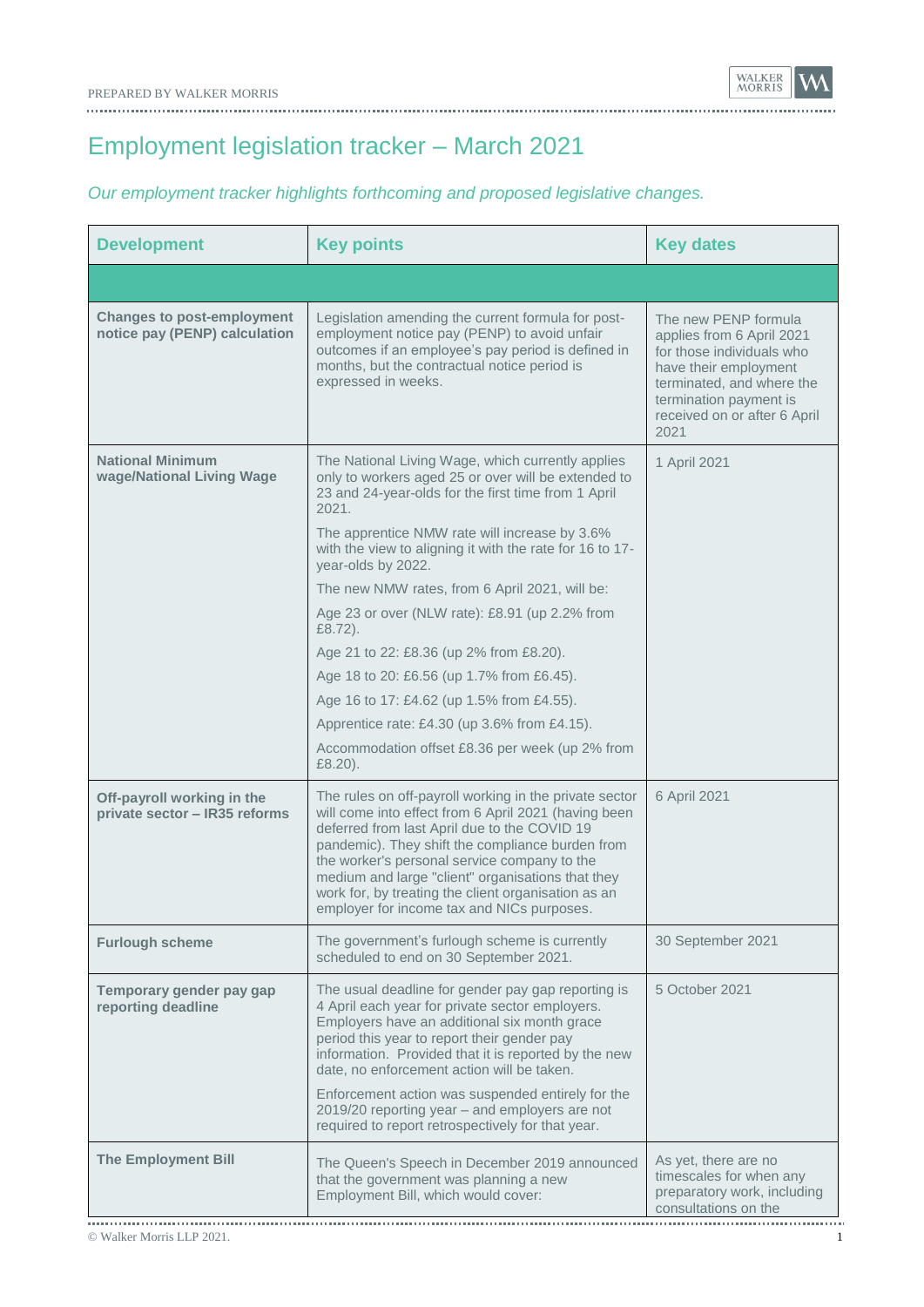## PREPARED BY WALKER MORRIS WARRIS



|                                                                                                                                      | A single labour market enforcement<br>agency (to help ensure that vulnerable<br>workers are aware of and can exercise<br>their employment rights.                                                                                                                                                                                                                                                                                                                                                                                                                                                                                                                                                                                                                                                                                                                                  | proposals, will be<br>undertaken or when the<br>Employment Bill may be<br>expected |
|--------------------------------------------------------------------------------------------------------------------------------------|------------------------------------------------------------------------------------------------------------------------------------------------------------------------------------------------------------------------------------------------------------------------------------------------------------------------------------------------------------------------------------------------------------------------------------------------------------------------------------------------------------------------------------------------------------------------------------------------------------------------------------------------------------------------------------------------------------------------------------------------------------------------------------------------------------------------------------------------------------------------------------|------------------------------------------------------------------------------------|
|                                                                                                                                      | A requirement for employers to pass on all<br>tips and service charges to workers (to be<br>supported by a statutory Code of Practice).                                                                                                                                                                                                                                                                                                                                                                                                                                                                                                                                                                                                                                                                                                                                            |                                                                                    |
|                                                                                                                                      | A right to request a more predictable and<br>stable employment contract after 26<br>weeks' service.                                                                                                                                                                                                                                                                                                                                                                                                                                                                                                                                                                                                                                                                                                                                                                                |                                                                                    |
|                                                                                                                                      | An extension of the period of redundancy<br>protection from the point an employee<br>notifies their employer of their pregnancy<br>(whether orally or in writing) until six<br>months after the end of their maternity<br>leave.                                                                                                                                                                                                                                                                                                                                                                                                                                                                                                                                                                                                                                                   |                                                                                    |
|                                                                                                                                      | A new right to neonatal leave and pay, to<br>support parents of premature or sick<br>babies.                                                                                                                                                                                                                                                                                                                                                                                                                                                                                                                                                                                                                                                                                                                                                                                       |                                                                                    |
|                                                                                                                                      | A week's leave for unpaid carers.                                                                                                                                                                                                                                                                                                                                                                                                                                                                                                                                                                                                                                                                                                                                                                                                                                                  |                                                                                    |
|                                                                                                                                      | Making flexible working the default position<br>unless an employer has a good reason.                                                                                                                                                                                                                                                                                                                                                                                                                                                                                                                                                                                                                                                                                                                                                                                              |                                                                                    |
| <b>Proposed extension of time</b><br>limit for pregnant women and<br>new parents to bring<br>employment claims from 3 to<br>6 months | On 6 July 2020, the House of Commons Petitions<br>Committee published a report making various<br>recommendations to amend family-friendly leave<br>and rights in light of the COVID-19 pandemic.<br>Amongst the recommendations was the proposed<br>extension of the time limit for pregnant women and<br>new parents to bring claims from three to six<br>months after dismissal, either on a temporary or<br>permanent basis. The government has stated that<br>the current three-month time limit for bringing<br>pregnancy and maternity discrimination claims is<br>being considered by the Government Equalities<br>Office, with a response to be published in due<br>course.                                                                                                                                                                                                | Government response to be<br>published in due course                               |
| <b>Ethnicity pay gap reporting</b>                                                                                                   | Back in October 2018, the government launched a<br>consultation on mandatory ethnicity pay gap<br>reporting. The issue is now back on the agenda<br>and the government is set to debate a petition<br>signed in 2020 that reached over 100,000<br>signatures. On 28 January 2020, the Equal Pay Bill<br>2019-20 was introduced as a private members' bill<br>in the House of Lords, following a campaign by the<br>Fawcett Society. The Bill would widen the scope of<br>pay gap reporting beyond gender, to include the<br>pay gap between employees of different ethnic<br>groups and would require the government to<br>develop regulations setting out further detail of the<br>scheme on the issue. In addition to this, the CBI<br>and Legal & General Investment Management (the<br>UK's biggest fund manager) have been vocal on the<br>issue and are pressing for reform. | Awaiting debate and<br>response from government                                    |
| <b>Gender equality</b>                                                                                                               | On 3 July 2019, the Government Equalities Office<br>published "Gender equality at every stage: a<br>roadmap for change". The proposals include<br>consulting on strengthening measures to tackle<br>sexual harassment, developing new guidance on<br>sexual harassment, publishing a new Gender<br>Equality Monitor, consulting on a new right to<br>carers' leave and shared parental leave, reviewing                                                                                                                                                                                                                                                                                                                                                                                                                                                                            | Awaiting further response<br>from government                                       |